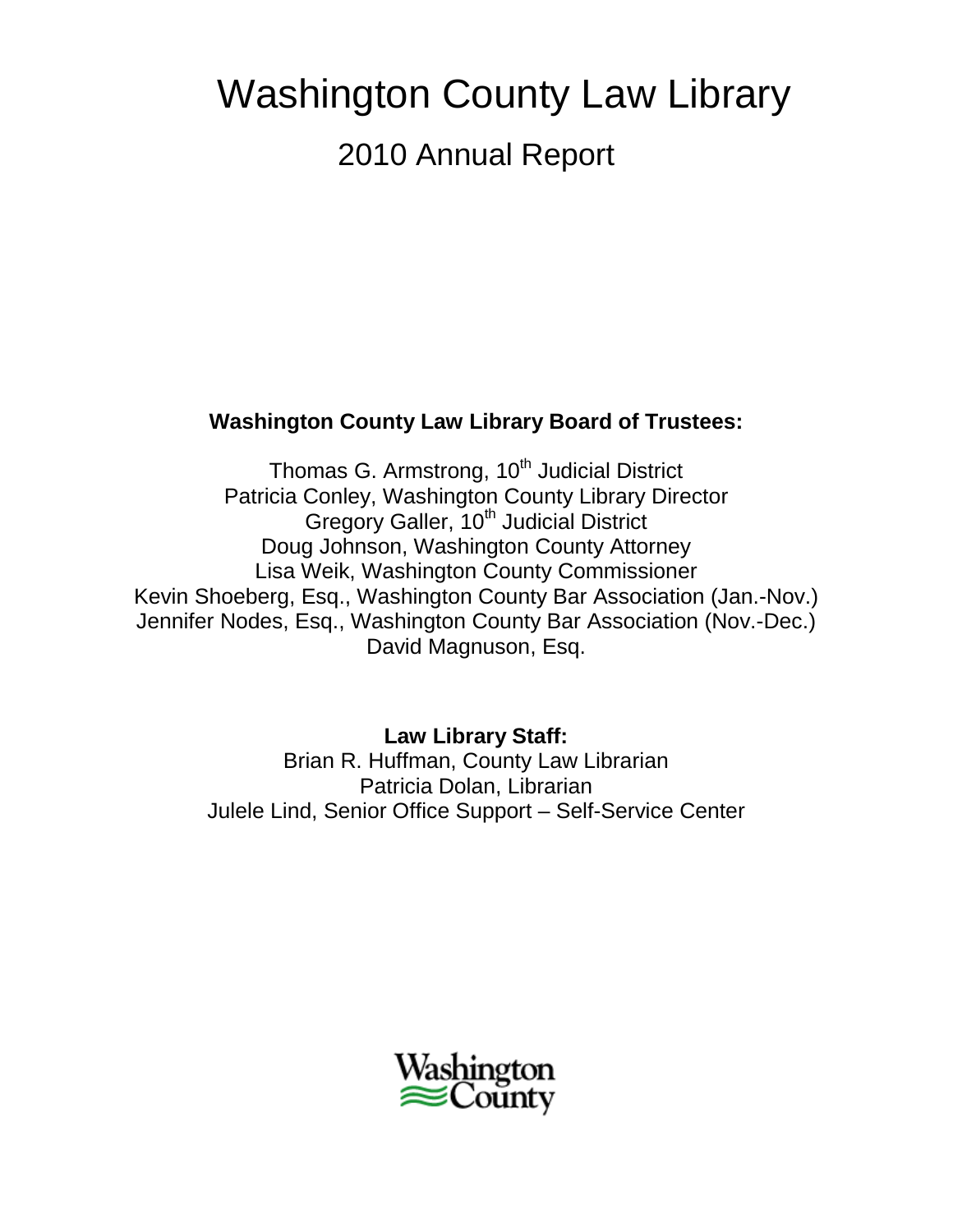# **Table of Contents**

| 8                                                                                                                                                                                                                                                               |  |
|-----------------------------------------------------------------------------------------------------------------------------------------------------------------------------------------------------------------------------------------------------------------|--|
| <b>Materials Processing Detail</b><br>А.<br><b>B.</b><br><b>Type of Patron</b><br>$C_{\cdot}$<br><b>Type of Service</b><br><b>Patron and Service Totals</b><br>D.<br>Е.<br><b>Westlaw Usage</b><br>Е.<br><b>Revenue History</b><br><b>Expense History</b><br>G. |  |

H. Self-Service Center Usage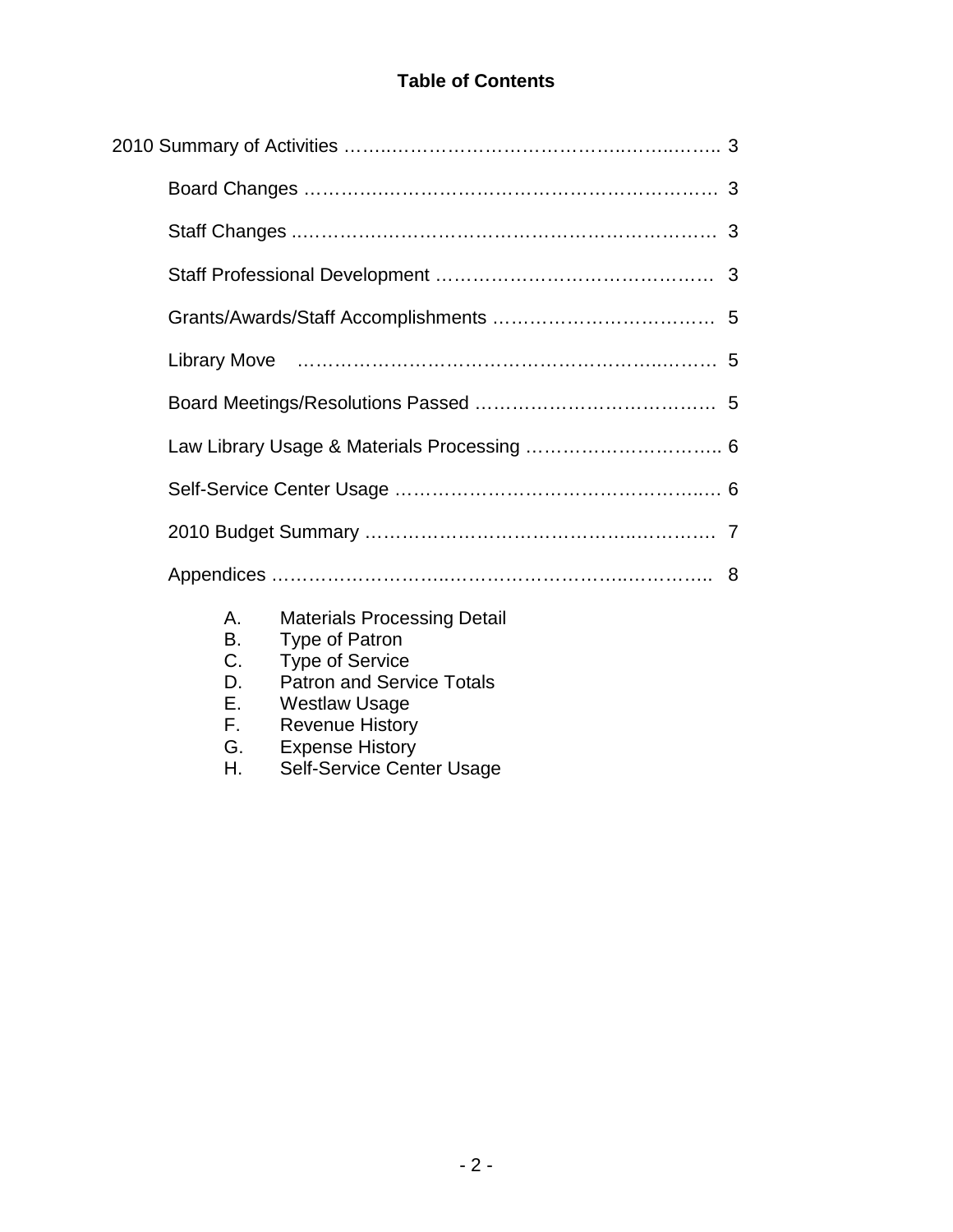# **2010 SUMMARY OF ACTIVITIES**

### **BOARD CHANGES**

In November 2010 Jennifer Nodes was elected President of the Washington County Bar Association and became a new member of the Board, replacing Kevin Shoeberg.

### **STAFF CHANGES**

In June two interns started working for the law library – Brad Taplin and Megan Manley. Both were law students (William Mitchell and Hamline respectively). Brad ended his internship after passing the bar exam in August.

### **STAFF PROFESSONAL DEVELOPMENT**

The staff at the law library participated in numerous staff meetings, Minnesota Association of Law Libraries (MALL) membership meetings and the following events:

### Conducted and attended monthly CLEs:

#### *Jan. 20, 2010*

Louise Livesay, Collaborative Lawyer and Mediator Audra Holbeck, Collaborative Lawyer and Mediator Stephanie Tschida, Licensed Marriage and Family Therapist, Divorce Coach and Child Specialist Patricia Rogers, Licensed Clinical Social Worker, Divorce Coach and Child Specialist Collaborative Law Institute of Minnesota Stillwater, MN **"Collaborative Divorce and Team Practice"**

#### *Feb. 24, 2010*

Dan O'Connell, Esq. Collins, Buckley, Sauntry & Haugh, PLLP Saint Paul, MN **"Child Custody, Parenting Plans and Parenting Time Basics"**

#### *March 24, 2010*

Robin Crabb, Esq. Office of Lawyers Professional Responsibility Note: This CLE will be held in conference room 20 (lower level) **"Avoiding the Professional Responsibility Board"**

#### *April 28, 2010*

Julie Roorda, Esq., Ballou Law Partners, Minneapolis, MN Royee Vlodaver, Esq., Vlodaver Law Offices, LLC, St. Paul MN Note: This CLE will be held in conference room 20 (lower level) **"Overview of Immigration Issues Related to: Family, Criminal, Business and Employment Law"**

#### *May 26, 2010*

Imani Jaafar-Mohammad, Esq. and Murad Mohammad, Esq. Mohammad & Jaafar-Mohammad, LLC Woodbury, Minnesota **"Representing Muslim Clients"**

#### *June 23, 2010*

Judith Rush, Chair of the Lawyers Professional Responsibility Board. **"How to Ethically Terminate an Attorney-Client Relationship and Collect Your Attorney Fees"**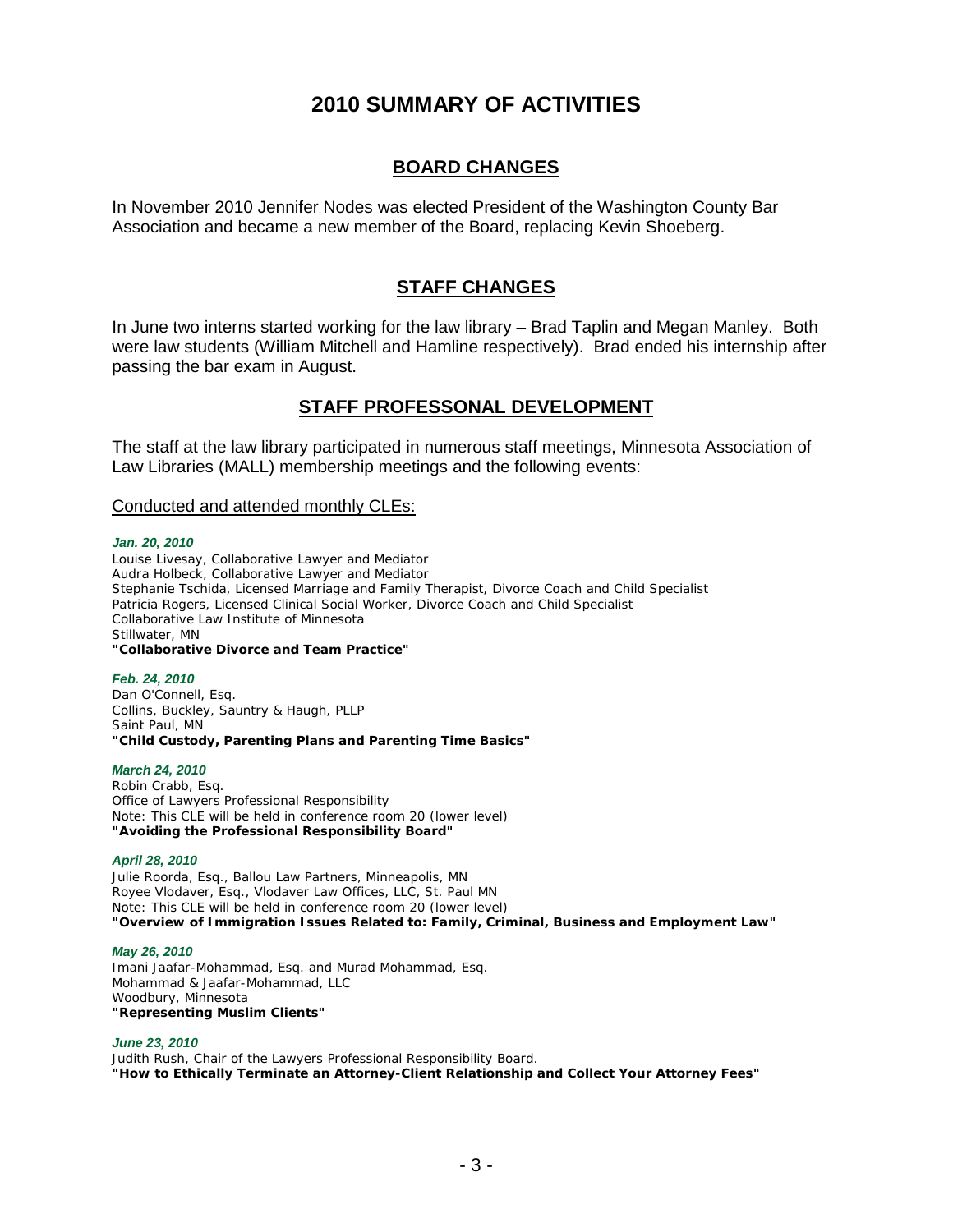#### *July 1, 2010*

**ALL DAY CLE - Hosted by Washington County Law Clerks and Law Library SCHEDULE** 9 – 10 Peter Orput, Assistant Hennepin County Attorney – Recent Federal and State Appellate Cases 10 – 11 Special Agent Gary Swanson, BCA – Investigation and Preservation of Evidence for Trial 11 – 11:15 BREAK 11:15 – 12:15 Tom Tuft – ENE/Mediation: The Washington County Approach 12:15 – 2:30 Murad and Imani Jafar-Mohammad – Getting to Know Your Muslim Client (with 15 min break)

#### *July 28, 2010*

Clayton Robinson, Assistant Director – Prosecution Division Ramsey County Attorney's Office. **"The Visual Trial: Legal and Practical Considerations for the use of Visual Demonstrative Evidence at Trial"**

#### *Aug. 25, 2010*

Rick Hodsdon, Assistant Washington County Attorney. **"Minnesota Citizen's Personal Protection Act: Basics of the Statute"**

#### *Sept. 22, 2010*

Clifford B. Wardlaw, Assistant U.S. Attorney, Former Resident Legal Advisor to the American Embassy-Islamabad (2006-2008) and the American Embassy-Baghdad (2004-2005). **"The Federally Administered Tribal Areas (FATA) in Pakistan"**

#### *Oct. 27, 2010*

Kari Lindstrom and Wendy Murphy, Assistant Washington County Attorneys **"Elder Abuse in Washington County"**

#### *Dec. 15, 2010*

Lucinda E. Jesson, Esq. Director of the Health Law Institute & Associate Professor at the University of Hamline Law School **"An Overview of the New Health Care Reform Law"**

#### Conferences/Committee Work and Presentations:

- Huffman attended and presented at American Association of Law Libraries (AALL) Annual Conference in Denver, Colorado, July 10-13
- Huffman attended Minnesota Coalition of County Law Libraries (MCCLL) meetings and performed duties as Vice-Chair
- Huffman attended and co-presented at Minnesota Library Association Annual Conference, Rochester, Minnesota, October 6
- Participated in MALL Committees

Dolan: Education Huffman: Legal Research Institute, Web Committee

• AALL Committees

Huffman: Minnesota State Working Group project leader for AALL Advocacy

• Bar Association Membership, Officer positions and Committees:

Dolan: MSBA Civic Education committee, MSBA Pro Se committee; Ramsey County Bar Assoc. CLE Oversight committee; Vice President of Washington County Bar Assoc. (through November)

• Initiated Criminal Legal Advice Clinic pilot (September)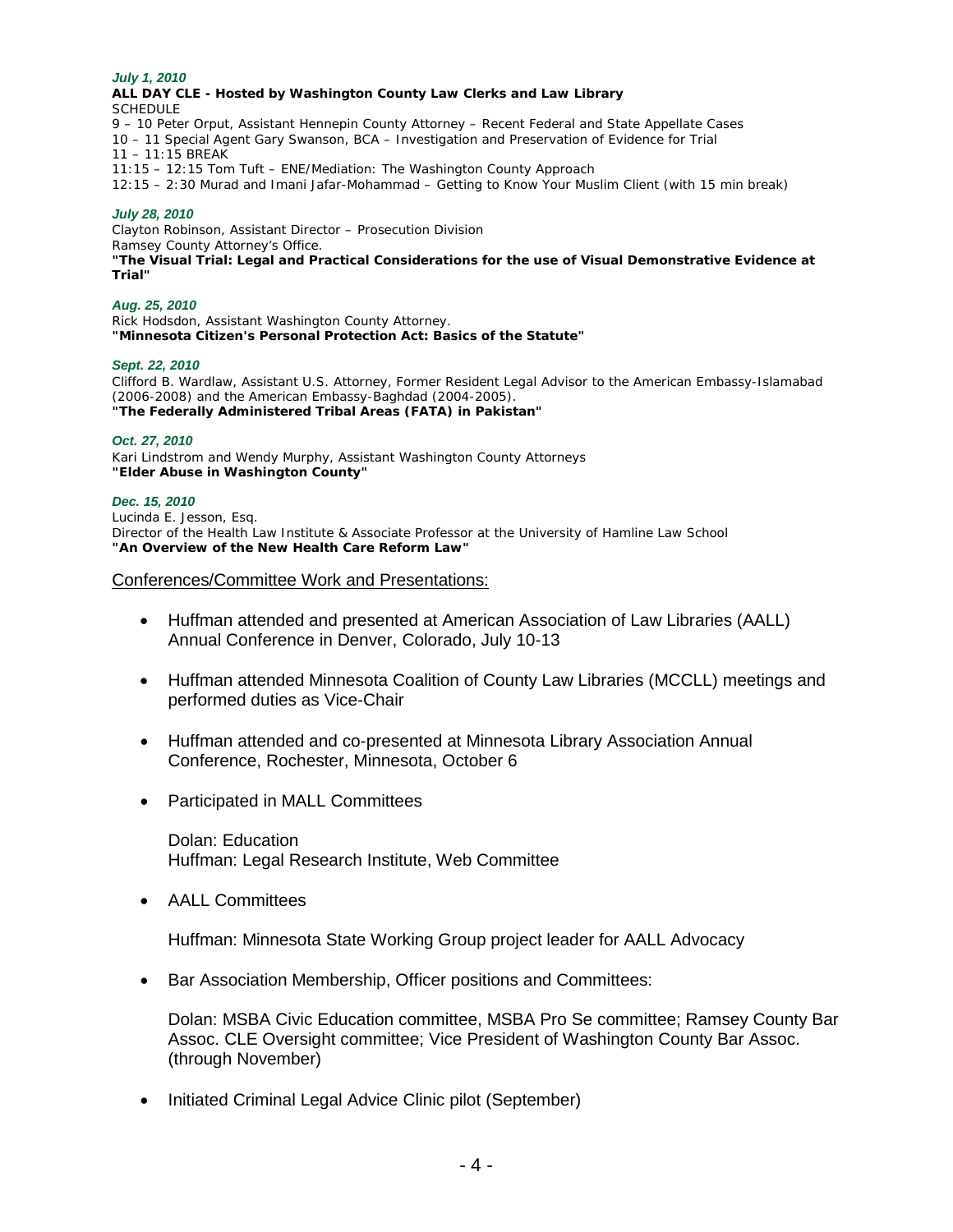- Huffman's Presentations:
	- o Guest speaker for St. Catherine University Law Librarianship course
	- o Spoke at Joint Roundtable by SR-SIS/LISP-SIS/SCCLL-SIS at AALL Annual Conference
	- o Moderated, coordinated and presented at AALL on Statues, Cases and Codes, Oh My!: Easing Public Librarians Down the Road to Legal Reference
	- o Co-presented at Minnesota Library Association Annual Conference, Rochester, Minnesota, on Playing with the Law: Clear and Convincing Legal Resources for Public Librarians

# **GRANTS/AWARDS/STAFF ACCOMPLISHMENTS**

Brian Huffman received a Gates grant to attend the Public Libraries and Access to Justice Conference, Austin, Texas, January 11-12.

The law library applied and obtained a \$25,000 LSTA (Library Services and Technology Act) grant. The grant monies were used to purchase laptops, projector, printer, carrying case and software. In 2011 the technology will be utilized to present monthly public legal seminars throughout branch libraries on various legal topics (i.e. divorce basics, child support, tenant/landlord, etc).

Brian Huffman obtained a MALL academic scholarship (May) to assist with his MLIS degree at St. Catherine University.

# **LIBRARY MOVE**

The law library moved to its permanent location in the Courthouse in November.



# **BOARD MEETINGS/RESOLUTIONS PASSED**

The Board met on the followings dates: May 6, 2010 and August 6, 2010. No resolutions were proposed or passed in 2010.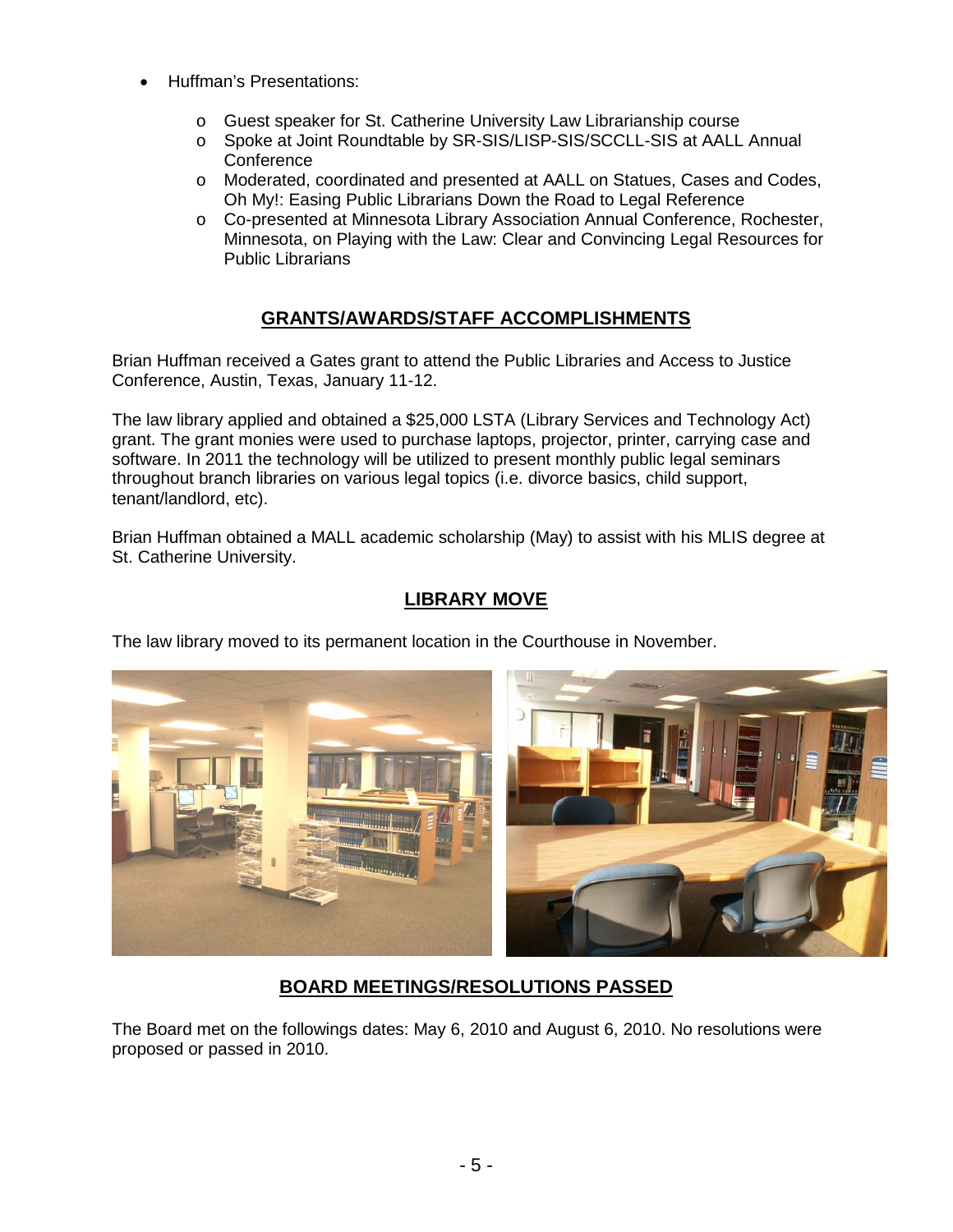### **LAW LIBRARY USAGE AND MATERIALS PROCESSING**

2010 was the year the law library moved to its permanent location in November and completed barcoding and RFDI tagging of the entire collection. Despite all this disruption, usage increased - the library experienced a 38% increase in patron assistance.

The majority (59%) of law library users continue to be the public. Attorneys (including court and county attorney) are second (23%) with phone and e-mail patrons at third (17%) (See Appendix B).

The most common type of service provided by library staff was referrals, directional and technology assistance (27%). Next was reference using print resources (25%). The third most common service provided was reference assistance using online sources (21%) (See Appendix C).

We do have a fair number of unassisted patrons (17%) though this number continues to decrease over the years. The patrons included in this category came into the law library to use the resources or the equipment (computers or copier), but did not require assistance; or they came into the law library in search of a quiet place to work (See Appendix C).

### Usage and Materials Processing Summary

|                                      | 2009 | 2010 | % change |
|--------------------------------------|------|------|----------|
| Total Interactions with Patrons*     | 2369 | 3278 | $+38%$   |
| Patrons using library w/o assistance | 892  | 672  | $-25%$   |
| <b>Total Materials Processed</b>     | 6366 | 5632 | $-12%$   |
| <b>Total Items Circulated</b>        | 410  | 648  | +58%     |
| <b>Total New Items Added</b>         | 181  | 149  | $-18%$   |
| <b>Total Items Withdrawn</b>         | 113  | 130  | $+15%$   |
| Items Mailed/Emailed/Faxed           | 49   | 127  | $+259%$  |

\* Does not include patrons who used the library, but did not need assistance from the library staff.

### **SELF-SERVICE CENTER USAGE**

General use of the Self-Service Center has declined this year, as in the past. In contrast, inquiry into the clinic has increased by 30% and use of the Legal Advice Clinic has increased by 10% (see Appendix H). The Self-Service Center was consolidated into a common space with the law library at the permanent location in November. Starting in 2011 the law library will only keep statistics on legal advice clinic appointments scheduled.

Attorney Mimi Hasselbach presented a report on the six-month pilot project for the Criminal Legal Advice Clinics to the Board in May. Hasslebach reported that use was not as high as anticipated. It was suggested that the clinic be continued from June 1, 2010 through December 2010. The Board approved the continuation.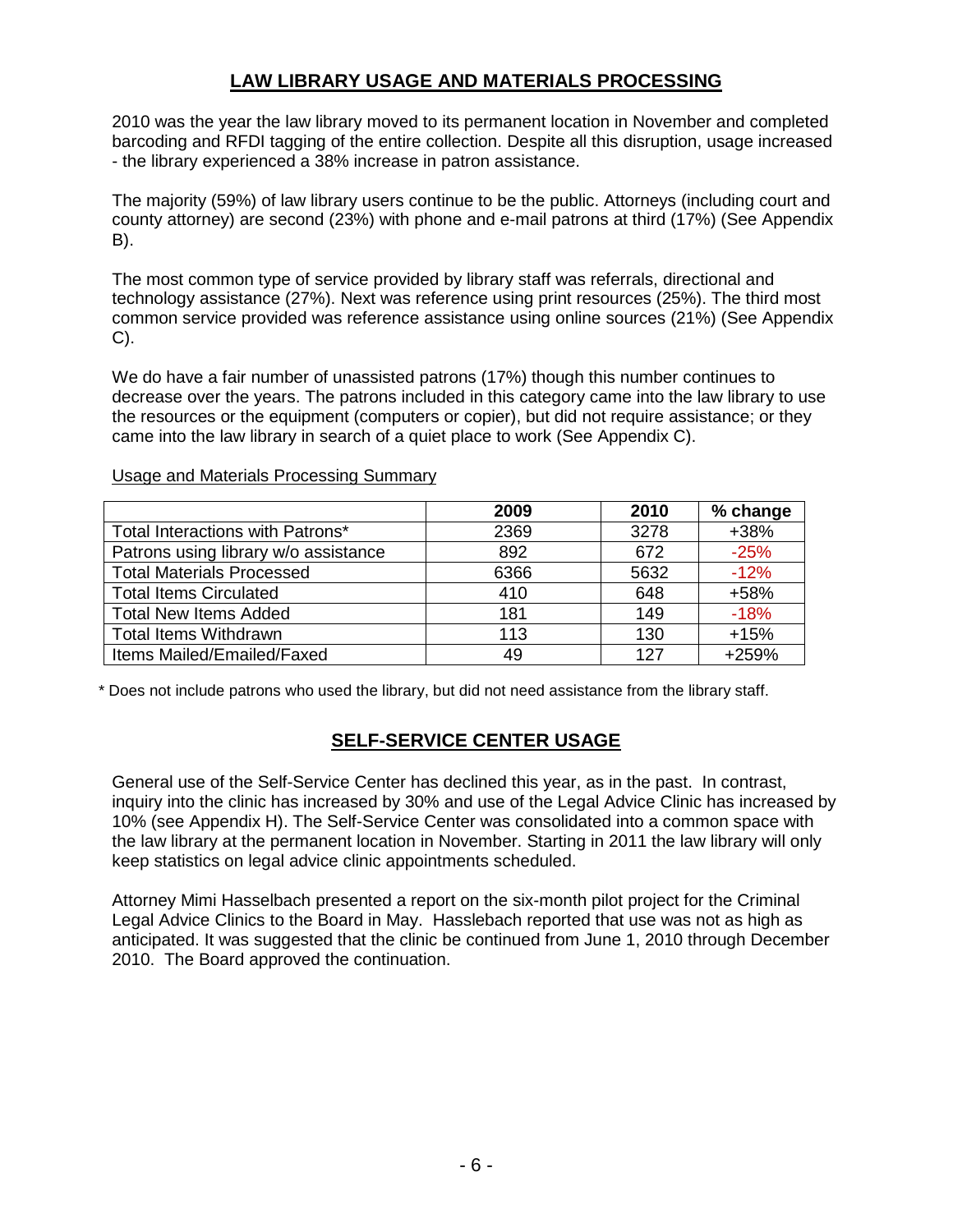### **2010 BUDGET SUMMARY**

| <b>Revenue</b> †          | <b>Budgeted</b> | Actual    |
|---------------------------|-----------------|-----------|
| Levy                      | 43,500          | 44,500    |
| Fees                      | 78,100          | 84,364    |
| Fines                     | 245,100         | 205,223   |
| Grants                    | 0               | 19,284    |
| Misc. Sales               | 2,000           | 3,169     |
| <b>TOTAL</b>              | 368,700         | 356,540   |
| <b>Expenditures</b>       | <b>Budgeted</b> | Actual    |
| Direct Materials/Payments | 700             | 617       |
| Wages                     | 110,300         | 112,122   |
| <b>Benefits</b>           | 37,100          | 42,464    |
| <b>Other Employee Exp</b> | 2,200           | 1,371     |
| <b>Other Services</b>     | 1,900           | 1,195     |
| <b>Facilities</b>         | 45,900          | 44,000    |
| Supplies & Materials      | 170,600         | 149,589   |
| Capital                   | 100,000         | 56,558    |
| <b>TOTAL</b>              | 468,700         | 407,916   |
| <b>Excess Revenue</b>     | (100,000)       | (51, 376) |

† Revenue was up (↑4%) from 2009. Individual sources: civil filing ↓1%; criminal fines ↑6%; copies/printouts/faxes ↑9%. See Appendix F for revenue history.

Also note: \$100,000 was budgeted for capital improvements including purchase of movable shelving, 3M security gate and RFID self-checkout station. \$56,558 was actually spent from this allotment.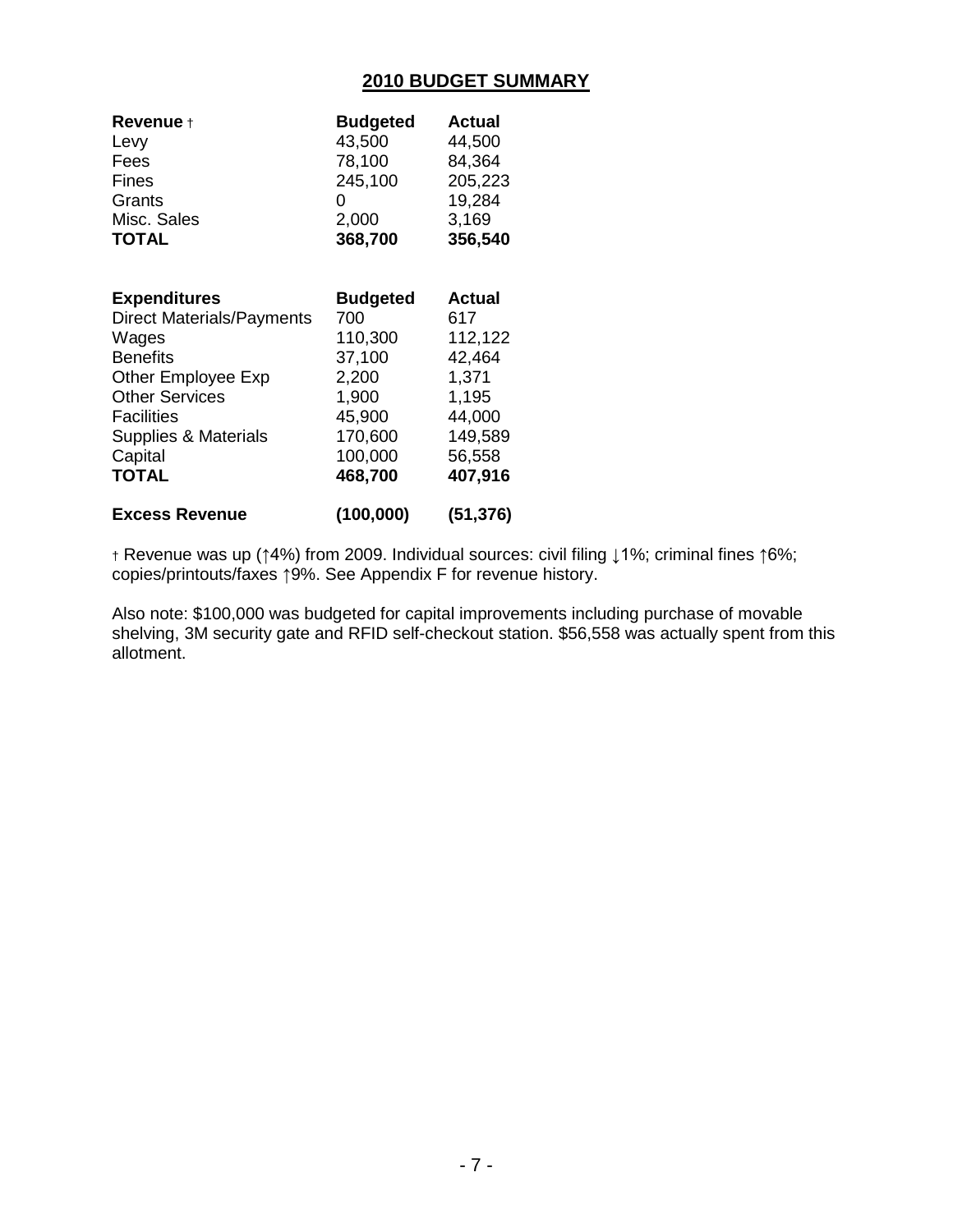# **Appendix**

### A. Materials Processing Detail

|                | Pocket parts, |                | Replacement | Hard Bound    | <b>New</b>     |     |       |
|----------------|---------------|----------------|-------------|---------------|----------------|-----|-------|
| 2010           | supplements   | <b>Serials</b> | Volumes     | Continuations | <b>Binders</b> | CDs | Fiche |
| Jan. - Mar.    | 231           | 463            | 39          | 24            |                | 5   | 47    |
| April - June   | 1173          | 333            | 41          | 24            |                | 6   | 34    |
| $July - Sept.$ | 1212          | 463            | 97          | 42            | 5              |     |       |
| Oct. – Dec.    | 600           | 436            | 33          | 40            |                |     |       |
| Total          | 3216          | 1695           | 210         | 130           |                | 13  | 81    |

#### B. Type of Patron



### C. Type of Service



\* Unassisted patrons include:

- Users who came in to use the materials, but didn't need help from library staff
- Users who came in to use the copier or computers
- Users who came in to use the library as a quiet place to work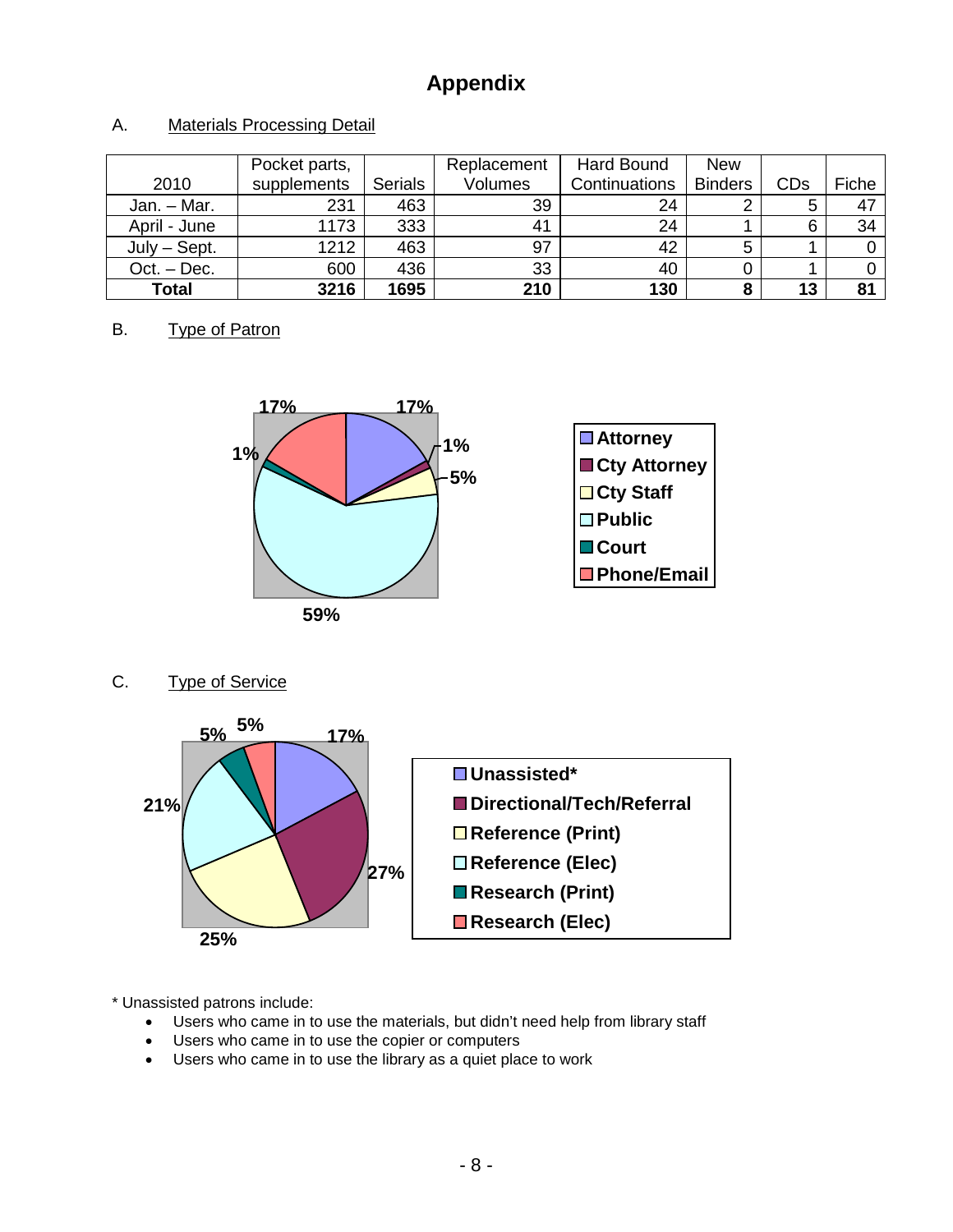

|                           | Attorney | County         | County       | Public | Court | Phone/ |
|---------------------------|----------|----------------|--------------|--------|-------|--------|
|                           |          | Attorney       | <b>Staff</b> |        |       | Email  |
| Unassisted                | 282      | 26             | 113          | 240    | 11    |        |
| Directional/Tech/Referral | 123      |                | 17           | 447    | 6     | 435    |
| Reference (print)         | 106      | 10             | 18           | 784    | 12    | 44     |
| Reference (electronic)    | 64       |                | 12           | 583    | 3     | 157    |
| Research (print)          | 30       |                | 3            | 139    | 0     | 7      |
| Research (electronic)     | 55       | $\overline{2}$ | 14           | 125    |       | 17     |
| Tours                     | 10       |                | 8            | 8      | 22    | 0      |
| <b>TOTAL</b>              | 670      | 54             | 185          | 2326   | 55    | 660    |

### E. Westlaw Usage

### Transaction Time

| Month                        | 2008      | 2009      | 2010      |
|------------------------------|-----------|-----------|-----------|
| January                      | 26:26:07  | 21:59:43  | 32:17:12  |
| February                     | 23:17:28  | 29:02:36  | 20:23:45  |
| March                        | 20:42:28  | 23:23:10  | 28:05:57  |
| April                        | 26:19:45  | 34:38:43  | 22:08:10  |
| May                          | 21:52:22  | 17:58:55  | 20:58:33  |
| June                         | 35:03:37  | 23:31:46  | 21:50:16  |
| July                         | 54:33:55  | 28:54:07  | 25:36:01  |
| August                       | 22:23:01  | 22:41:04  | 21:37:33  |
| September                    | 23:34:02  | 10:04:54  | 31:40:26  |
| October                      | 20:58:05  | 14:12:23  | 33:56:20  |
| November                     | 23:26:44  | 15:01:52  | 39:33:06  |
| December                     | 22:36:30  | 19:10:55  | 29:57:46  |
| <b>GRAND</b><br><b>TOTAL</b> | 321:14:04 | 260.40.08 | 328.05.05 |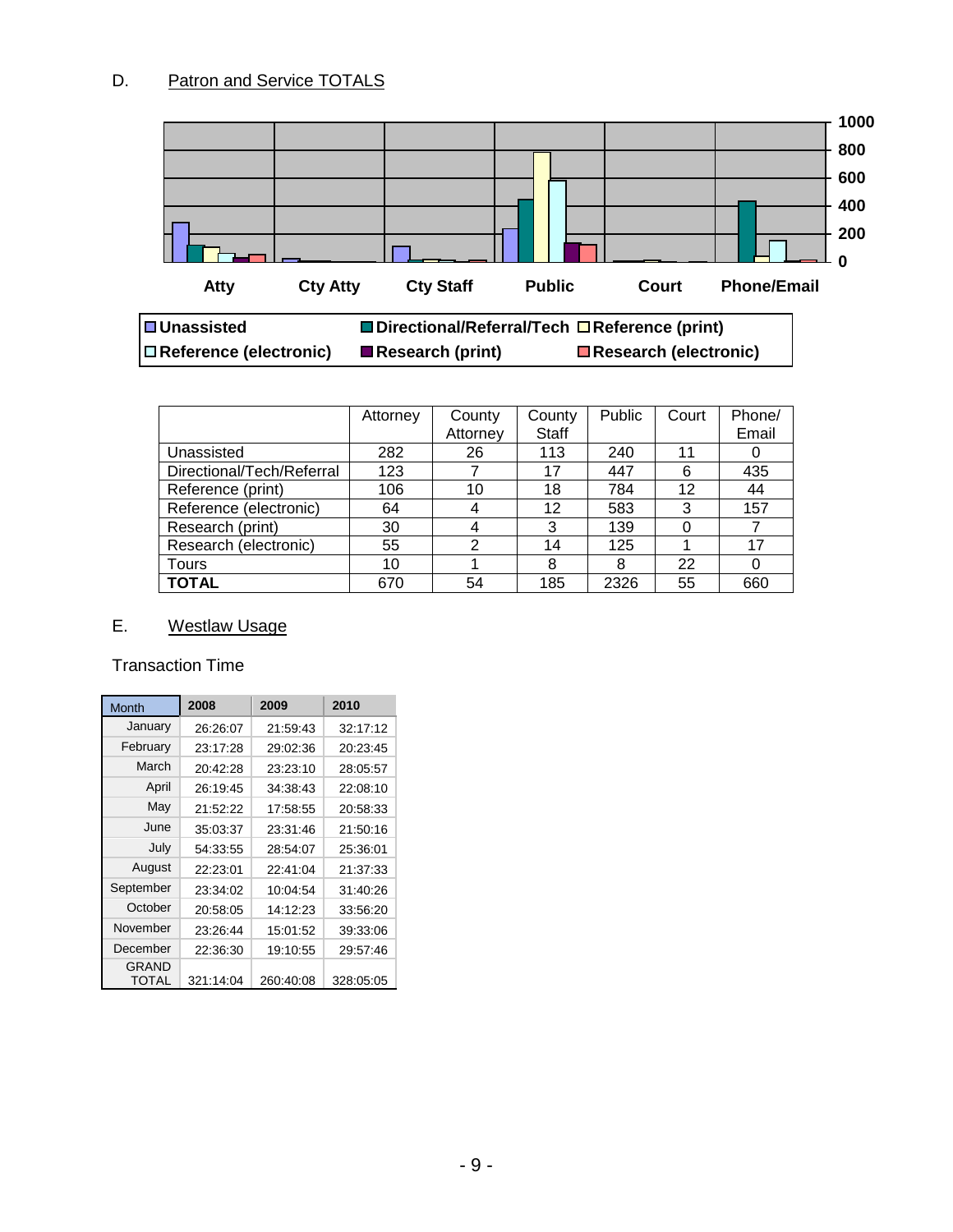# Number of Transactions

|                       | <b>Transactions - Total</b> |       |       |  |  |
|-----------------------|-----------------------------|-------|-------|--|--|
| Month                 | 2008                        | 2009  | 2010  |  |  |
| January               | 208                         | 318   | 264   |  |  |
| February              | 113                         | 412   | 259   |  |  |
| March                 | 224                         | 235   | 363   |  |  |
| April                 | 215                         | 584   | 368   |  |  |
| May                   | 186                         | 263   | 215   |  |  |
| June                  | 275                         | 190   | 266   |  |  |
| July                  | 636                         | 512   | 374   |  |  |
| August                | 268                         | 384   | 202   |  |  |
| September             | 217                         | 90    | 364   |  |  |
| October               | 307                         | 217   | 446   |  |  |
| November              | 242                         | 169   | 559   |  |  |
| December              | 306                         | 196   | 486   |  |  |
| <b>GRAND</b><br>TOTAL | 3,197                       | 3,570 | 4,166 |  |  |

### 2010 Database Usage (ranked)

| <b>Database Name</b>                                    | <b>Transactions</b> | Rank           |
|---------------------------------------------------------|---------------------|----------------|
| <b>MINNESOTA CASES</b>                                  | 1,607               | $\mathbf{1}$   |
| <b>KEYCITE</b>                                          | 403                 | $\overline{2}$ |
| MINNESOTA STATUTES-ANNOTATED                            | 309                 | 3              |
| <b>MINNESOTA HEADNOTES</b>                              | 213                 | $\overline{4}$ |
| <b>MINNESOTA PRACTICE SERIES</b>                        | 211                 | 5              |
| MINNESOTA STATE AND FEDERAL CASES                       | 147                 | 6              |
| ALL FEDERAL & STATE CASES                               | 95                  | $\overline{7}$ |
| AMERICAN JURISPRUDENCE 2D                               | 95                  | $\overline{7}$ |
| MINNESOTA COURT RULES                                   | 66                  | 9              |
| MINNESOTA STATUTES-UNANNOTATED                          | 63                  | 10             |
| <b>SOUTH DAKOTA CASES</b>                               | 62                  | 11             |
| <b>FIND FOR FEDERAL CITATIONS</b>                       | 50                  | 12             |
| ALL FEDERAL CASES                                       | 45                  | 13             |
| FIND - REV&USAGE FOR ALR                                | 43                  | 14             |
| <b>FIND FOR F.SUPP. CITATIONS</b>                       | 41                  | 15             |
| EIGHTH CIRCUIT FEDERAL AND STATE CASES                  | 41                  | 15             |
| MINNESOTA JOURNALS & LAW REVIEWS                        | 40                  | 17             |
| <b>CORPUS JURIS SECUNDUM</b>                            | 37                  | 18             |
| ANNOTATED STATUTES, CONSTITUTION &                      |                     |                |
| <b>RULES</b>                                            | 36                  | 19             |
| <b>ALL STATE CASES</b>                                  | 35                  | 20             |
| AMERICAN LAW REPORTS                                    | 25                  | 21             |
| MINNESOTA ATTORNEY GENERAL OPINIONS                     | 24                  | 22             |
| U. S. DISTRICT COURT CASES                              | 24                  | 22             |
| <b>RESTATEMENTS OF THE LAW-TRUSTS</b><br><b>ARCHIVE</b> | 22                  | 24             |